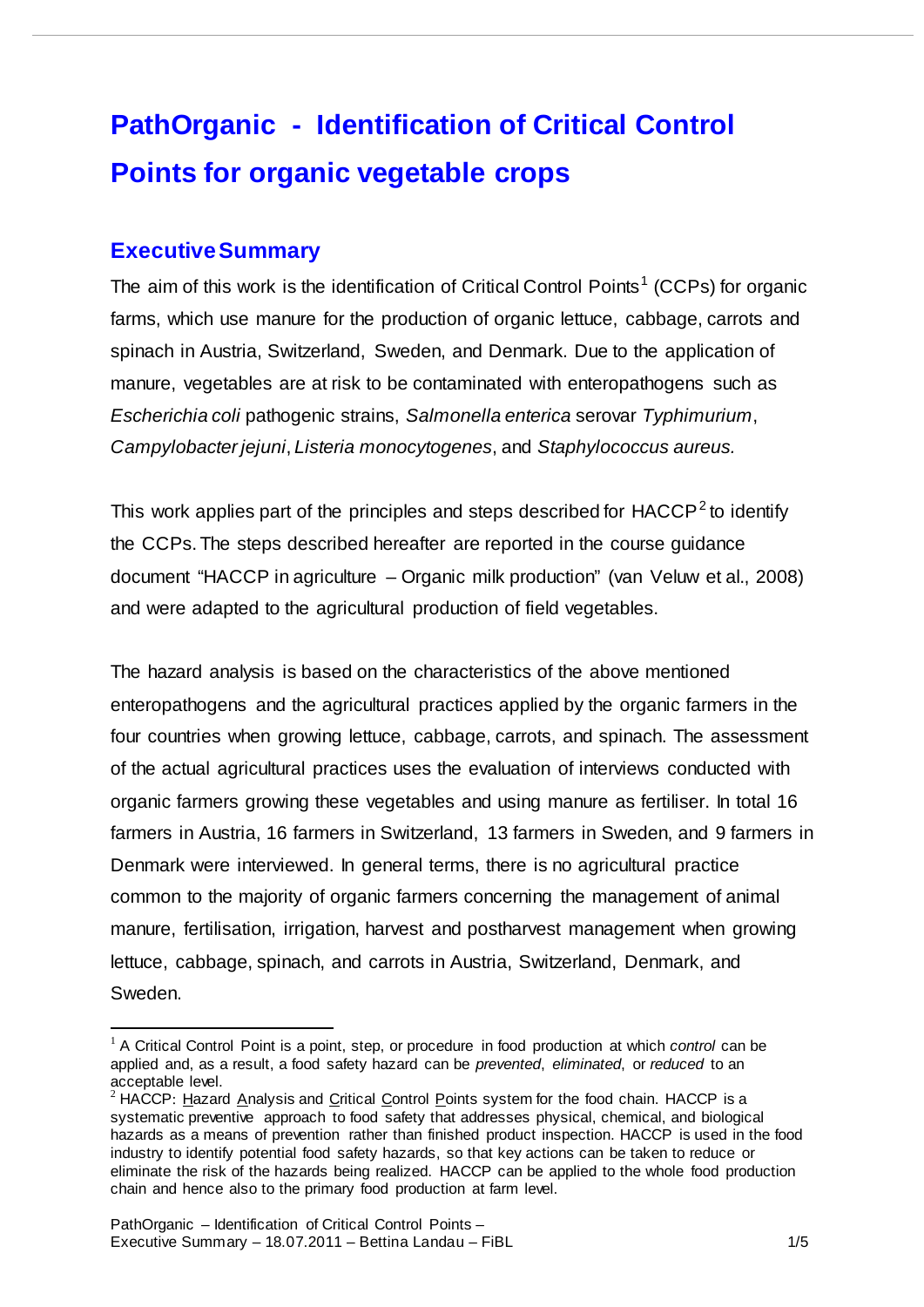Using the decision tree of the HACCP system, CCPs were identified for the primary production of organic field vegetables. Where appropriate, instead of CCPs were defined PRP-CPs<sup>[3](#page-1-0)</sup> or OP-PRPs<sup>[4](#page-1-1)</sup>.

| <b>Process Step</b>                                                         | <b>Hazard identified</b>                                                                                                                                                                                                                                                                                                                                                                                     | Details of practices that<br>aggravate the hazard                                                                                                                                                                                                                                                                                                                                                                                                                                            | Type of<br><b>CP</b> | PRP <sup>5</sup> |
|-----------------------------------------------------------------------------|--------------------------------------------------------------------------------------------------------------------------------------------------------------------------------------------------------------------------------------------------------------------------------------------------------------------------------------------------------------------------------------------------------------|----------------------------------------------------------------------------------------------------------------------------------------------------------------------------------------------------------------------------------------------------------------------------------------------------------------------------------------------------------------------------------------------------------------------------------------------------------------------------------------------|----------------------|------------------|
| Use of animal manure<br>for fertilisation                                   | Presence of enterpathogens<br>in animal manure                                                                                                                                                                                                                                                                                                                                                               |                                                                                                                                                                                                                                                                                                                                                                                                                                                                                              | No CP                |                  |
| Feed of farm animals<br>(bovines), whose<br>manure is used as<br>fertiliser | Presence of high numbers<br>enteropathogenic E. coli in<br>bovine manure used for<br>fertilisation due to inadequate<br>feeding regime of the animals<br>producing the manure.<br>Numbers of enteropathogens<br>in bovine manure rises with<br>animal diet rich in<br>concentrate such as grain,<br>maize, maize silage.                                                                                     | Cattle feed with high content of<br>maize / maize silage /<br>concentrate (feeds high in<br>carbohydrate)                                                                                                                                                                                                                                                                                                                                                                                    | No CP                |                  |
| <b>Storage of animal</b><br>manure                                          | Survival of enteropathogens<br>in animal manure and<br>compost with animal manure<br>used for fertilisation due to<br>inadequate storage<br>conditions of the manure.<br>Animal manure has high<br>numbers of enteropathogens<br>in fresh manure and if<br>storage temperatures are low<br>(i. e. <50°C in solid manure<br>heaps), storage conditions<br>are anaerobic, and if storage<br>time is too short. | Temperature below 50°C of<br>manure and biogas slurry<br>during storage<br>Short time of storage of animal<br>manure, in particular slurry<br>(liquid manure), prior to<br>application<br>No turning of solid manure /<br>compost pile during storage. No<br>aeration/stirring of liquid<br>manure during storage<br>(anaerobic conditions)<br>Solid manure and liquid manure<br>left uncovered (anaerobic<br>conditions). Enhanced risk of<br>contamination with faeces of<br>wild animals. | CCP <sub>1</sub>     |                  |

<span id="page-1-1"></span><span id="page-1-0"></span><sup>&</sup>lt;sup>3</sup> PRP-CP: Prerequisite Programme Control Point; Control Point covered by a Prerequisite Programme. It is a point, which needs continuous attention, but the risk can be controlled by general preventive measures, belonging to basic rules for hygienic and safe operation in a food company.<br><sup>4</sup> OP-PRP: Point already covered by an Operational <u>Prer</u>equisite Programme. Hazard, that normally is considered as , generic', and thus managed by Prerequisite Programmes, that needs to be included in the hazard analysis at specific process steps. Its monitoring focuses on whether the Prerequisite Programme is implemented, and not on the hazard itself.

<span id="page-1-2"></span><sup>&</sup>lt;sup>5</sup> PRP: Prerequisite Programmes: Programmes that manage general preventive measures, belonging to basic rules for hygienic and safe operation in a food company For example Good Agricultural Practice, Good Hygiene Practice, etc.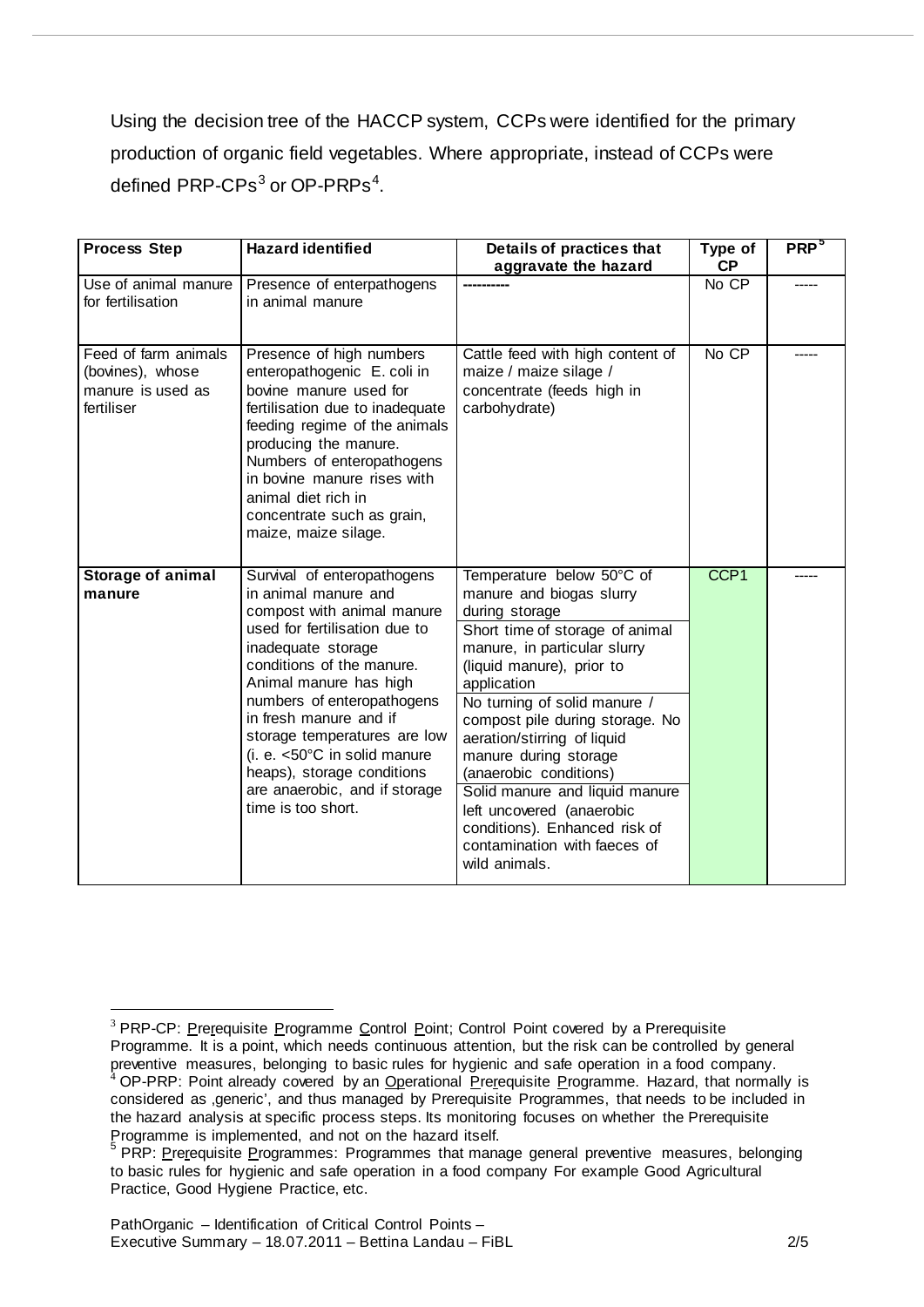| (cont.)                                                                               |                                                                                                                                                                                                                                                                                                                                                                                                                                                                                                      |                                                                                                                                                                                                                                      |                            |                      |
|---------------------------------------------------------------------------------------|------------------------------------------------------------------------------------------------------------------------------------------------------------------------------------------------------------------------------------------------------------------------------------------------------------------------------------------------------------------------------------------------------------------------------------------------------------------------------------------------------|--------------------------------------------------------------------------------------------------------------------------------------------------------------------------------------------------------------------------------------|----------------------------|----------------------|
| <b>Process Step</b>                                                                   | <b>Hazard identified</b>                                                                                                                                                                                                                                                                                                                                                                                                                                                                             | Details of practices that<br>aggravate the hazard                                                                                                                                                                                    | <b>CCP</b>                 | <b>PRP</b>           |
| <b>Fertilisation</b><br>practices/ Soil<br>management                                 | Exposure of vegetables to<br>enteropathogens in the soil of<br>vegetable fields due to<br>inadequate fertilisation<br>practices with animal<br>manure. Enteropathogens<br>are present in high numbers<br>in soil shortly after fertilisation<br>and can contaminate crop<br>plants (through internalisation<br>from soil to vegetable tissues<br>or superficial contamination<br>of leaves). If animal fertilisers<br>are applied after planting,<br>enteropathogens can be<br>spread on vegetables. | Short time interval between<br>application of fertiliser and<br>planting/seeding<br>Fertiliser application between<br>planting and harvest<br>Short time interval between<br>application of fertiliser after<br>planting and harvest | CCP <sub>2</sub>           |                      |
| Fertilisation practices/<br>Soil management                                           | Introduction of enteropa-<br>thogens to soil by animal<br>manure left on the surface of<br>the soil (not incorporated to<br>soil). From there<br>enteropathogens can be<br>splashed by rainfall or irri-<br>gation on the leaf surface of<br>the vegetables and<br>contaminate them.<br>Introduction of enteropa-<br>thogens by animal manure<br>incorporated to soil enhances<br>the percolation of<br>enteropathogens with water,<br>thus raising the risk of<br>contamination of drain.           | Controversial!<br>Therefore no satisfying control<br>measures could be defined                                                                                                                                                       |                            |                      |
| Site preparation:<br>Prevention of<br>contamination from<br>wild animals and<br>birds | Introduction of<br>enteropathogens to the<br>vegetable fields by faeces left<br>by wild animals and birds<br>visiting the plots                                                                                                                                                                                                                                                                                                                                                                      | Plots visited by high numbers of<br>wild mammals and birds                                                                                                                                                                           | OP-PRP                     | Global<br>$GAP^6$    |
| Site preparation:<br><b>Prevention of runoff</b><br>and flooding                      | Introduction of<br>enteropathogens to the<br>vegetable fields by runoff<br>from pastures with faeces<br>and flooding                                                                                                                                                                                                                                                                                                                                                                                 | Vicinity of pastures, which are<br>situated higher than the<br>vegetable plots. No buffer grass<br>strip or surface drainage<br>channel in between<br>Vegetable fields near to surface                                               | OP-PRP<br>CCP <sub>3</sub> | Global<br><b>GAP</b> |
| Crop storage                                                                          | Multiplication of<br>enteropathogens on stored<br>vegetables due to inadequate<br>storage conditions                                                                                                                                                                                                                                                                                                                                                                                                 | waters. No buffer grass strip<br>Storage without cooling from<br>harvest day onwards                                                                                                                                                 | <b>PRP-CP</b>              |                      |

<span id="page-2-0"></span><sup>6</sup> Global G.A.P.: Global Good Agricultural Practice.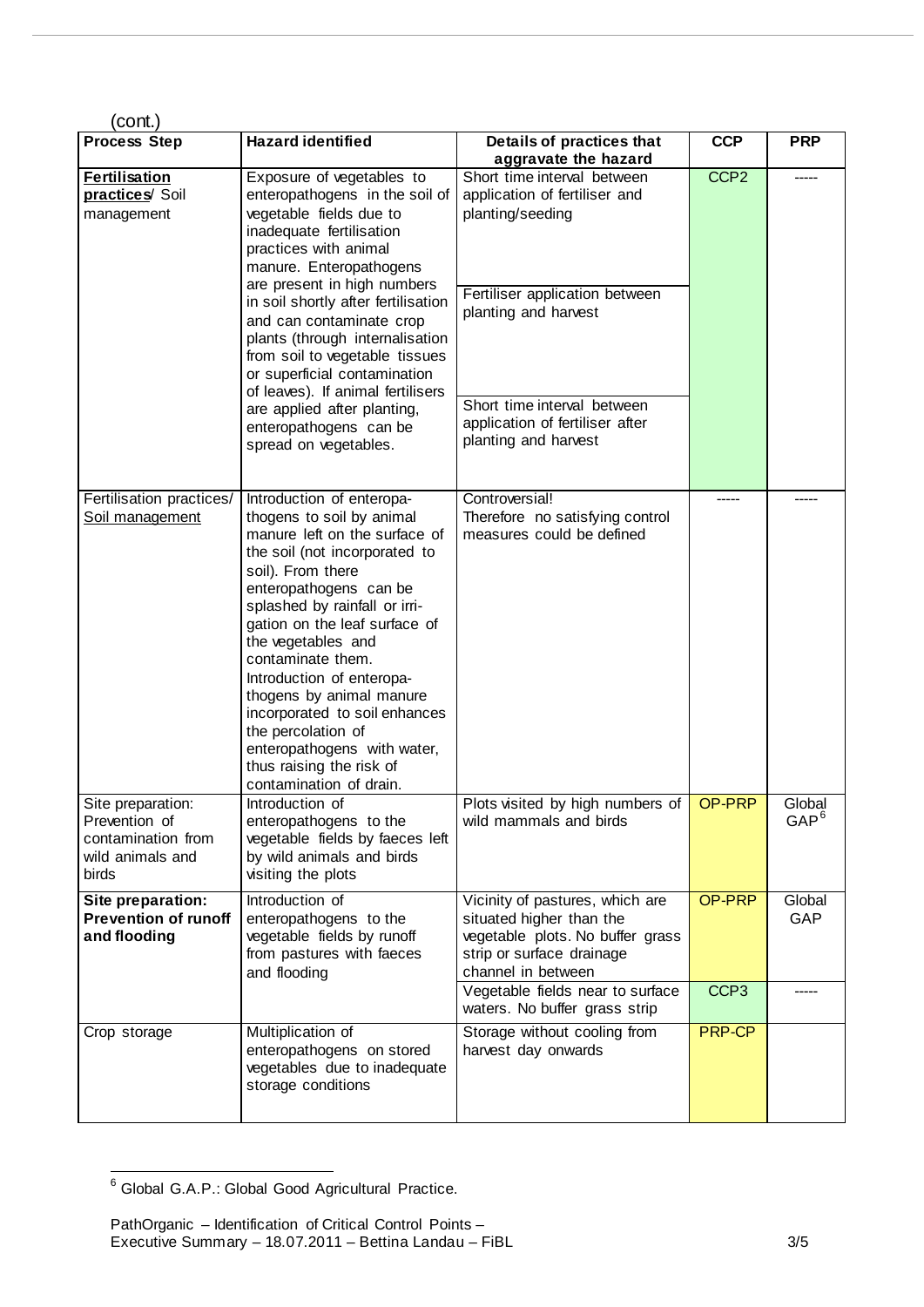| cont.)                                                             |                                                                                                                                                                                                                                                |                                                                                                                                                                            |               |                        |  |  |
|--------------------------------------------------------------------|------------------------------------------------------------------------------------------------------------------------------------------------------------------------------------------------------------------------------------------------|----------------------------------------------------------------------------------------------------------------------------------------------------------------------------|---------------|------------------------|--|--|
| <b>Process Step</b>                                                | <b>Hazard identified</b>                                                                                                                                                                                                                       | Details of practices that<br>aggravate the hazard                                                                                                                          | <b>CCP</b>    | <b>PRP</b>             |  |  |
| On farm processing                                                 | Introduction of<br>enteropathogens through<br>workers. No elimination of<br>superficial enteropathogens<br>through rinsing with clean<br>water                                                                                                 | No rinsing of vegetables at<br>harvest with water with tap<br>water quality<br>Packaging in plastic bags<br>combined with no cooling<br>No hygiene training of workers     | <b>PRP-CP</b> | Global<br>GAP,<br>GHP' |  |  |
| <b>Irrigation practices</b><br>Introduction of<br>by the splash of | enteropathogens to the<br>vegetable fields by irrigation                                                                                                                                                                                       | Use of water not protected from<br>contamination with faeces of<br>wild mammals and birds                                                                                  | OP-PRP        | Global<br><b>GAP</b>   |  |  |
|                                                                    | water contaminated with<br>animal faeces. Introduction of<br>enteropathogens to the<br>surface of vegetable leaves<br>contaminated soil particles<br>due to the use of sprinkler or<br>spray irrigation systems,<br>manual irrigation or rain. | Use of surface waters for<br>irrigation (e. g. streams, ponds,<br>lakes), which are nearby to<br>pastures / not protected from<br>contamination with farm animal<br>faeces | OP-PRP        | Global<br><b>GAP</b>   |  |  |
|                                                                    |                                                                                                                                                                                                                                                | Use of sprinkler or spray<br>irrigation systems, manual<br>irrigation or rain, which splash<br>soil particles on edible parts of<br>vegetables                             | CCP4          |                        |  |  |

## **Literature**

Van Veluw, K., F. Bodnar, C. Knight, R. Stanley, and C. Leifert (2008): HACCP in agriculture – Organic milk production. Course guidance document

<span id="page-3-0"></span><sup>7</sup> GHP: Good Hygiene Practice